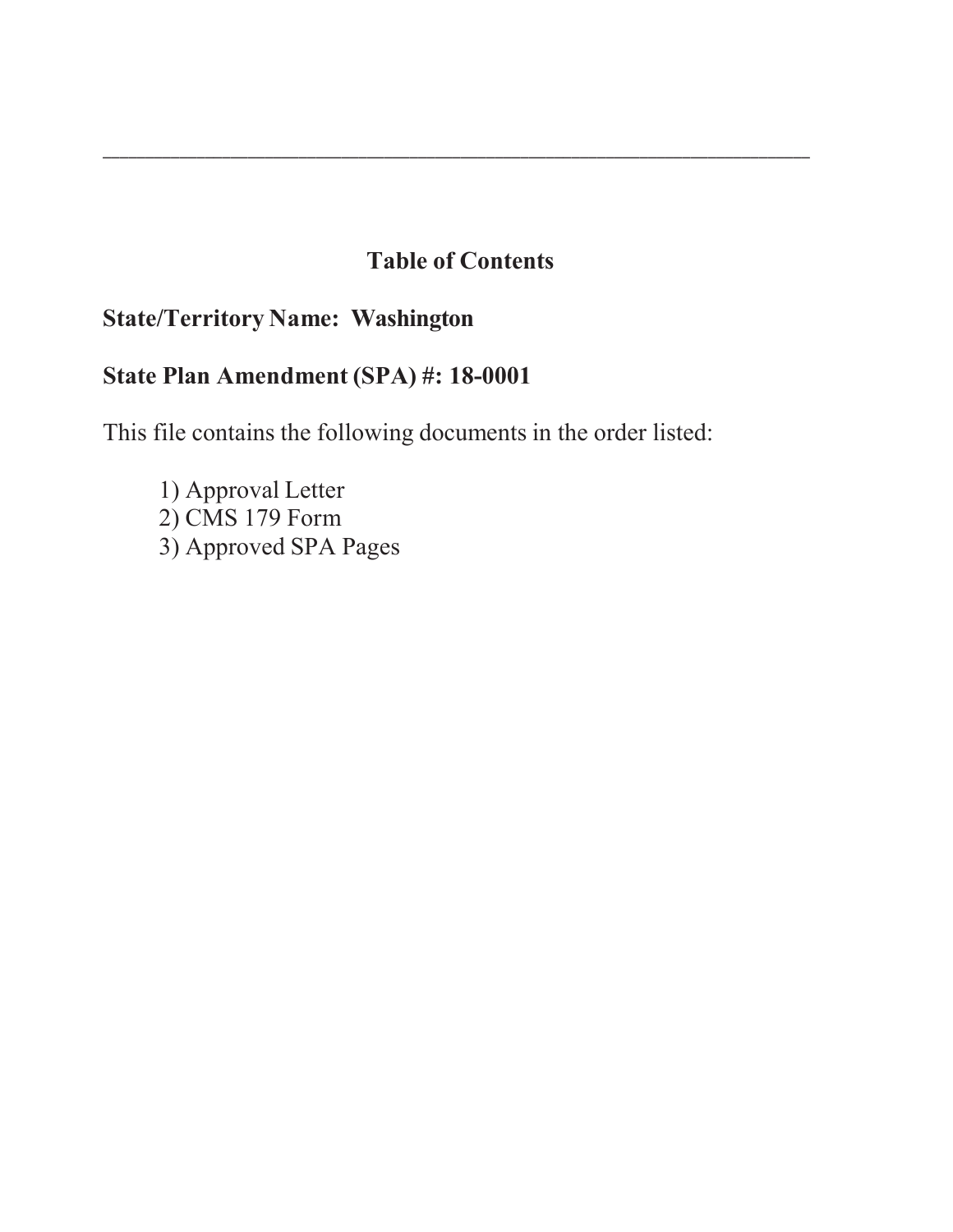DEPARTMENT OF HEALTH & HUMAN SERVICES Centers for Medicare & Medicaid Services Seattle Regional Office 701 Fifth Avenue, Suite 1600, MS/RX-200 Seattle, WA 98104



Division of Medicaid & Children's Health Operations

January 23, 2018

Susan Birch, Director MaryAnne Lindeblad, Medicaid Director Health Care Authority PO Box 45502 Olympia, WA 98504-5010

RE: Washington State Plan Amendment (SPA) Transmittal Number 18-0001

Dear Ms. Birch and Ms. Lindeblad:

The Centers for Medicare & Medicaid Services (CMS) has completed its review of State Plan Amendment (SPA) Transmittal Number 18-0001. This transmittal maintains the optional state supplement standards for special income level groups based on 2018 cost of living adjustment.

This SPA is approved effective January 1, 2018.

If there are any questions concerning this approval, please contact me or your staff may contact Maria Garza at maria.garza@cms.hhs.gov or (206) 615-2542.

Sincerely,



David L. Meacham Associate Regional Administrator

Enclosure

cc:

Ann Myers, Health Care Authority SPA Coordinator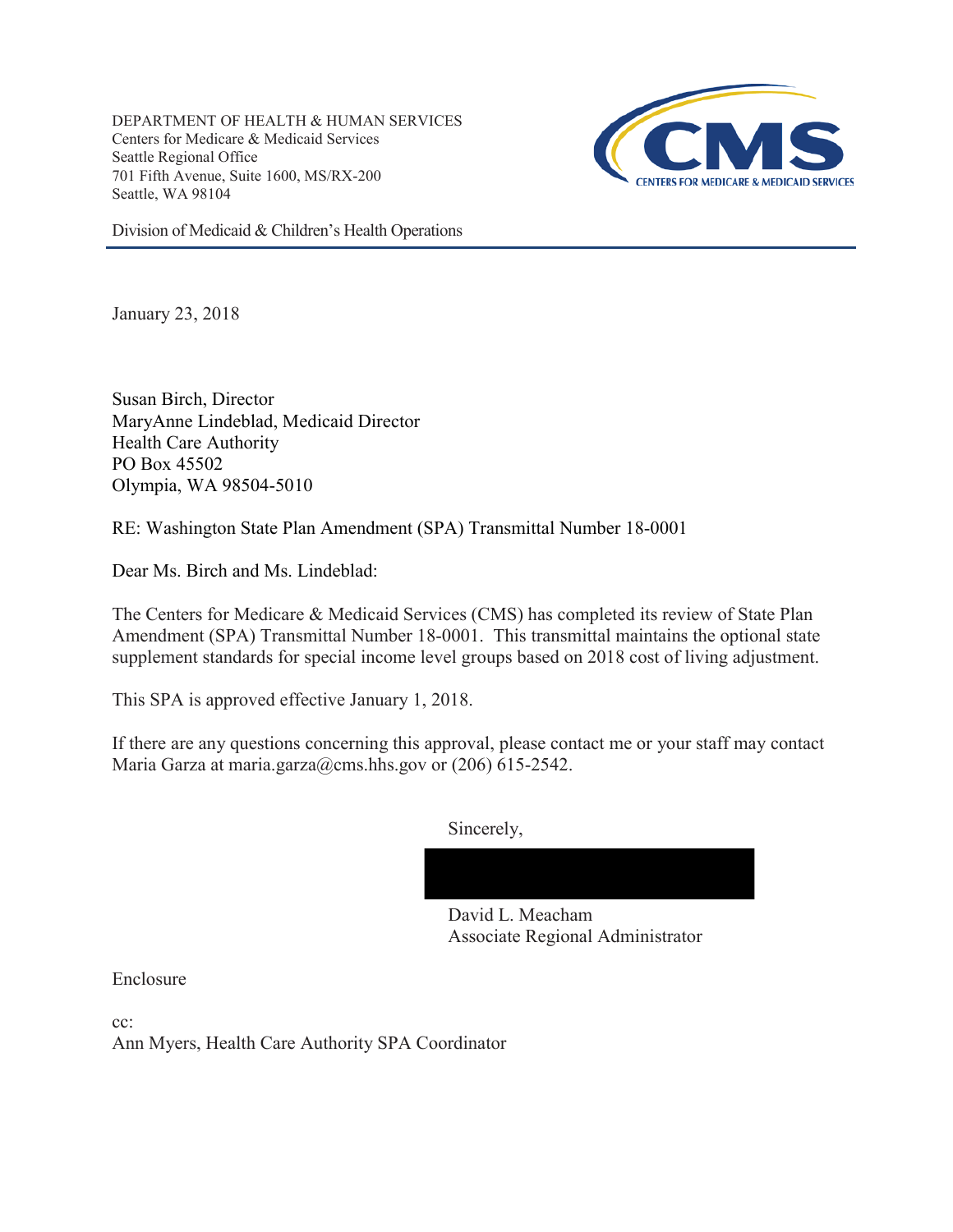| I. TRANSMITTAL NUMBER:                                                                                                         | OMB NO. 0938-0193                                                                                                                                                                                                                                                                                                                  |  |                |
|--------------------------------------------------------------------------------------------------------------------------------|------------------------------------------------------------------------------------------------------------------------------------------------------------------------------------------------------------------------------------------------------------------------------------------------------------------------------------|--|----------------|
|                                                                                                                                | 2. STATE                                                                                                                                                                                                                                                                                                                           |  |                |
| 18-0001                                                                                                                        | Washington                                                                                                                                                                                                                                                                                                                         |  |                |
| 3. PROGRAM IDENTIFICATION: TITLE XIX OF THE<br>SOCIAL SECURITY ACT (MEDICAID)                                                  |                                                                                                                                                                                                                                                                                                                                    |  |                |
| 4. PROPOSED EFFECTIVE DATE<br>January 1, 2018                                                                                  |                                                                                                                                                                                                                                                                                                                                    |  |                |
|                                                                                                                                |                                                                                                                                                                                                                                                                                                                                    |  |                |
| $\Box$ AMENDMENT TO BE CONSIDERED AS NEW PLAN                                                                                  | $\boxtimes$ AMENDMENT                                                                                                                                                                                                                                                                                                              |  |                |
|                                                                                                                                |                                                                                                                                                                                                                                                                                                                                    |  |                |
| a. FFY 2018 \$0<br>b. FFY 2019 \$0                                                                                             |                                                                                                                                                                                                                                                                                                                                    |  |                |
| 9. PAGE NUMBER OF THE SUPERSEDED PLAN SECTION<br>OR ATTACHMENT (If Applicable):<br>Supplement 6 to Attachment 2.6-A pages 1, 2 |                                                                                                                                                                                                                                                                                                                                    |  |                |
|                                                                                                                                |                                                                                                                                                                                                                                                                                                                                    |  | 16. RETURN TO: |
| Ann Myers                                                                                                                      |                                                                                                                                                                                                                                                                                                                                    |  |                |
| <b>Rules and Publications</b>                                                                                                  |                                                                                                                                                                                                                                                                                                                                    |  |                |
| Division of Legal Services                                                                                                     |                                                                                                                                                                                                                                                                                                                                    |  |                |
|                                                                                                                                |                                                                                                                                                                                                                                                                                                                                    |  |                |
|                                                                                                                                |                                                                                                                                                                                                                                                                                                                                    |  |                |
| Olympia, WA 98504-2716                                                                                                         |                                                                                                                                                                                                                                                                                                                                    |  |                |
|                                                                                                                                |                                                                                                                                                                                                                                                                                                                                    |  |                |
|                                                                                                                                |                                                                                                                                                                                                                                                                                                                                    |  |                |
| FOR REGIONAL OFFICE USE ONLY                                                                                                   |                                                                                                                                                                                                                                                                                                                                    |  |                |
| 18. DATE APPROVED:<br>1/23/18                                                                                                  |                                                                                                                                                                                                                                                                                                                                    |  |                |
| PLAN APPROVED - ONE COPY ATTACHED                                                                                              |                                                                                                                                                                                                                                                                                                                                    |  |                |
| 20. SIGNATU                                                                                                                    | Digitally signed by David L. Meac                                                                                                                                                                                                                                                                                                  |  |                |
| 22. TITLE:<br>Associate Regional Administrator                                                                                 |                                                                                                                                                                                                                                                                                                                                    |  |                |
|                                                                                                                                | COMPLETE BLOCKS 6 THRU 10 IF THIS IS AN AMENDMENT (Se <sub>n</sub> arate Transmittal for each amendment)<br>7. FEDERAL BUDGET IMPACT:<br>Adjust Statewide Income Standards for Medicaid Programs Based on the Federal Benefit Rate<br>$\boxtimes$ OTHER, AS SPECIFIED: Exempt<br>Health Care Authority<br>626 8th Ave SE MS: 42716 |  |                |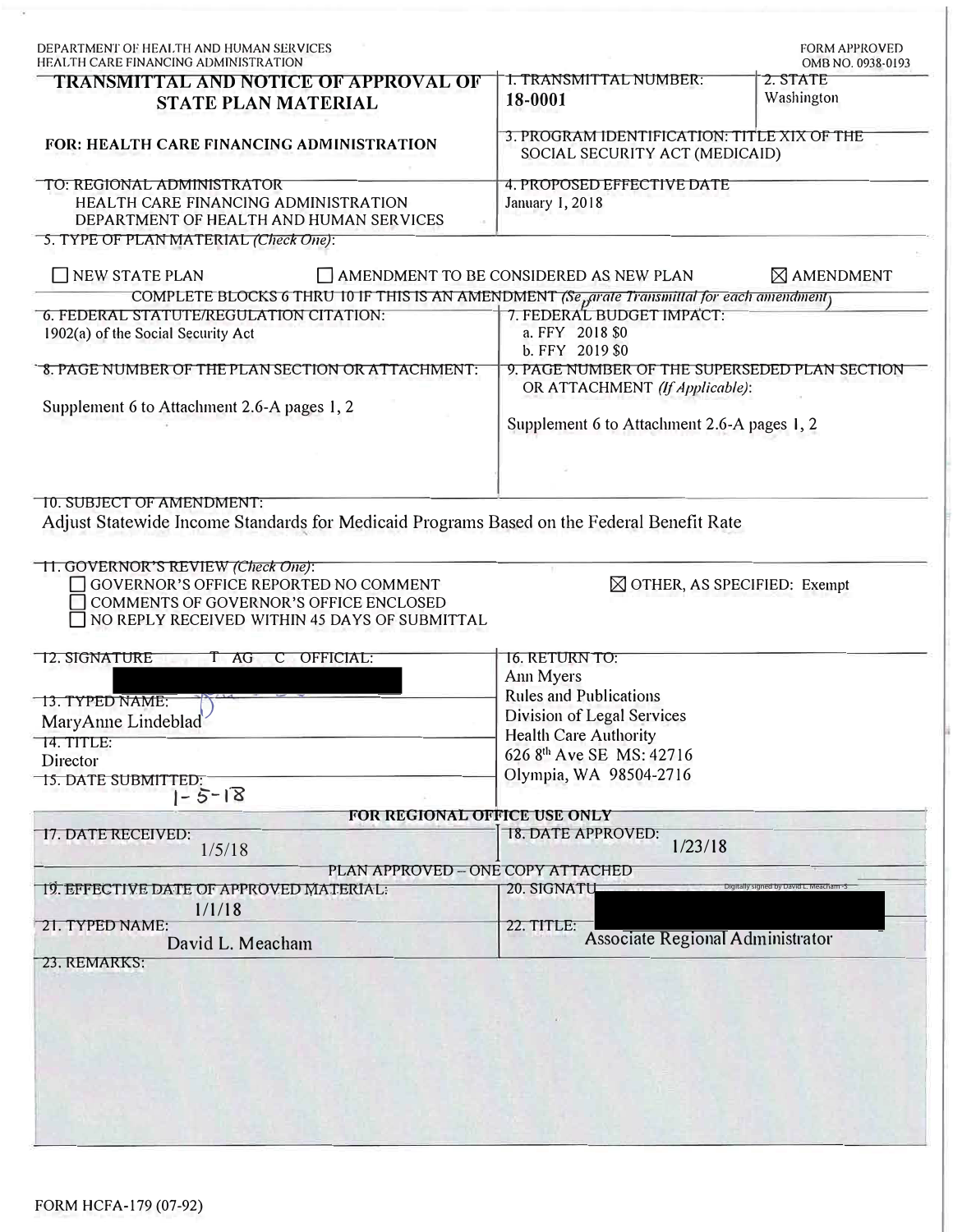## STATE PLAN UNDER TITLE XIX OF THE SOCIAL SECURITY ACT

State WASHINGTON

### FEDERALLY ADMINISTRATED OPTIONAL STATE SUPPLEMENT: PAYMENT GROUPS/INCOME LEVELS

|                                                                                                                                           | <b>Gross Income</b><br>Level                                  | <b>Standard</b> | <b>SSI</b><br><b>Benefit</b> | <b>State</b><br>Supplement |  |  |  |  |
|-------------------------------------------------------------------------------------------------------------------------------------------|---------------------------------------------------------------|-----------------|------------------------------|----------------------------|--|--|--|--|
| <b>Statewide Standard - Living Alone/1</b>                                                                                                |                                                               |                 |                              |                            |  |  |  |  |
| Individuals:                                                                                                                              | \$2,250                                                       | \$750<br>790    | \$750<br>750                 | \$0<br>$**40$              |  |  |  |  |
| Couples:<br>1. Both individuals eligible:                                                                                                 | 3,375                                                         | 1125            | 1125                         | 0                          |  |  |  |  |
| 2. Eligible individual w/one **No individuals identified in this category in November 2003<br>Essential person on<br>Rolls before 1/1/74: |                                                               |                 |                              |                            |  |  |  |  |
| 3. Eligible individual with<br>Ineligible spouse<br>Enrolled after 1/1/74:                                                                | 2250                                                          | 790             | 750                          | $**40$                     |  |  |  |  |
| /1: Living alone includes room and board living arrangements.                                                                             |                                                               |                 |                              |                            |  |  |  |  |
| <b>Statewide Standard - Shared Living (Supplied Housing):</b>                                                                             |                                                               |                 |                              |                            |  |  |  |  |
| Individuals:                                                                                                                              | 1,500                                                         | 500<br>540      | 500<br>500                   | 0<br>$**40$                |  |  |  |  |
| Couples:<br>1. Both individuals eligible:                                                                                                 | 2250                                                          | 750             | 750                          | $\mathbf{0}$               |  |  |  |  |
| 2. Eligible individual w/one<br>Essential person on<br>Rolls before 1/1/74:                                                               | **No individuals identified in this category in November 2003 |                 |                              |                            |  |  |  |  |
| 3. Eligible individual with<br>Ineligible spouse<br>Enrolled after 1/1/74:                                                                | 1,500                                                         | 540             | 500                          | 40                         |  |  |  |  |
| **Over age 65 or blind                                                                                                                    |                                                               |                 |                              |                            |  |  |  |  |